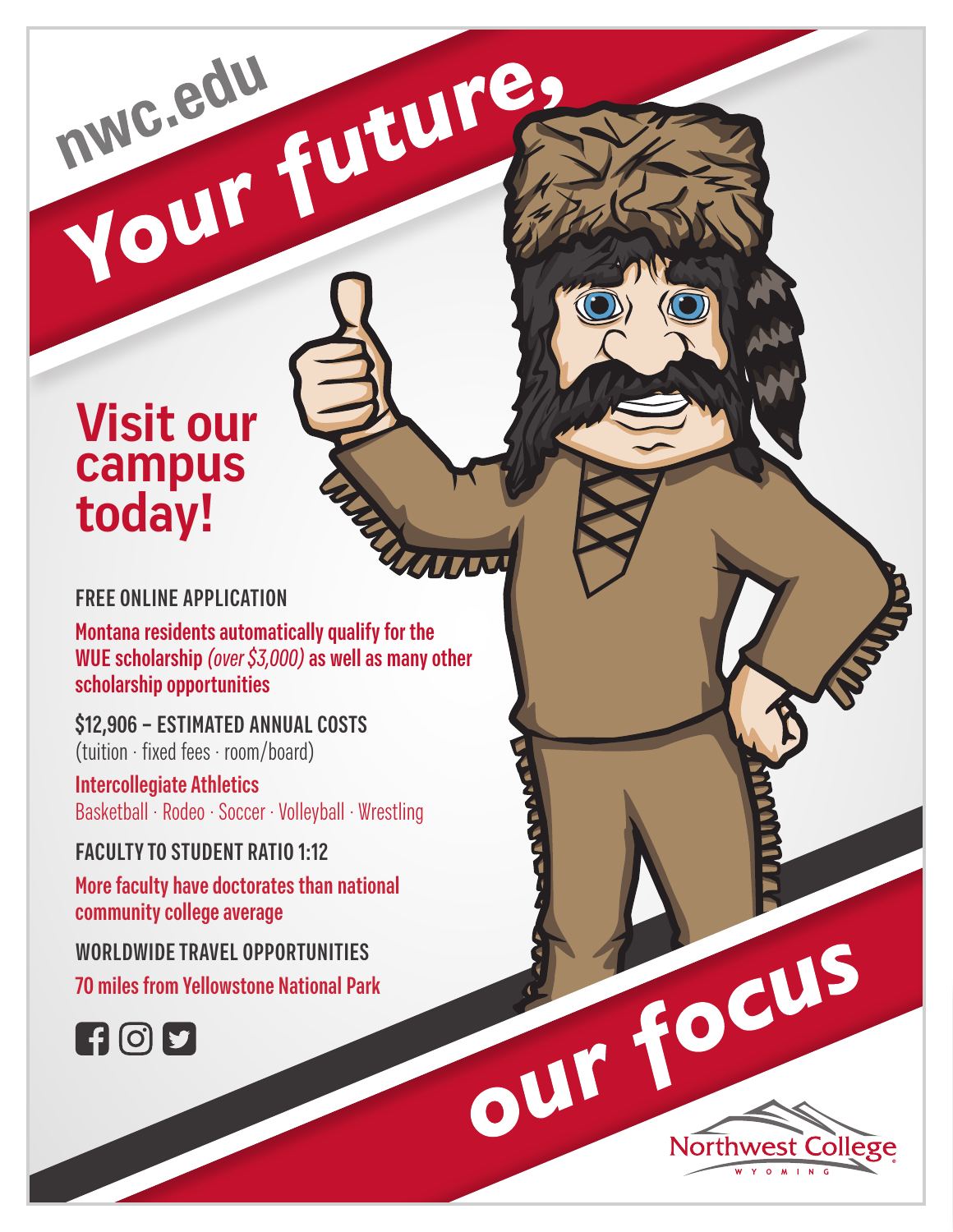

# NORTHWEST COLLEGE

**PREVIEW OF OUR INSTITUTION**





#### **VIDEOS |**

**WATCH NOW** 

WATCH NOW

#### **OVERVIEW**

#### **CONTACT US FOR MORE INFORMATION**

**|** admissions@nwc.edu **ADDRESS |** 231 W 6th St, Powell, WY 82435 United States **PHONE |** (307) 254-0832 **WEBSITE |** http://www.nwc.edu **ENROLLMENT |** 1524 Students **TYPE OF INSTITUTION |**

Public 2-Year

**Community College** 

**APPLICATION FEE |** \$0 **IN-STATE TUITION (***Per Credit***) |** \$99 **IN-STATE TUITION COST (***Per Year***) |** \$2970 **OUT-OF-STATE TUITION (***Per Credit***) |** \$297 **OUT-OF-STATE TUITION (***Per Year***) |** \$8910 **BOOKS & SUPPLIES COST (***Per Year***) |** \$1000 **ROOM & BOARD COST (***Per Year***) |** \$3510 **STUDENT : FACULTIY RATIO |** 12:1 **PRIORITY APPLICATION DEADLINE |** N/A **PRIORITY FINANCIAL AID DEADLINE |** March 1